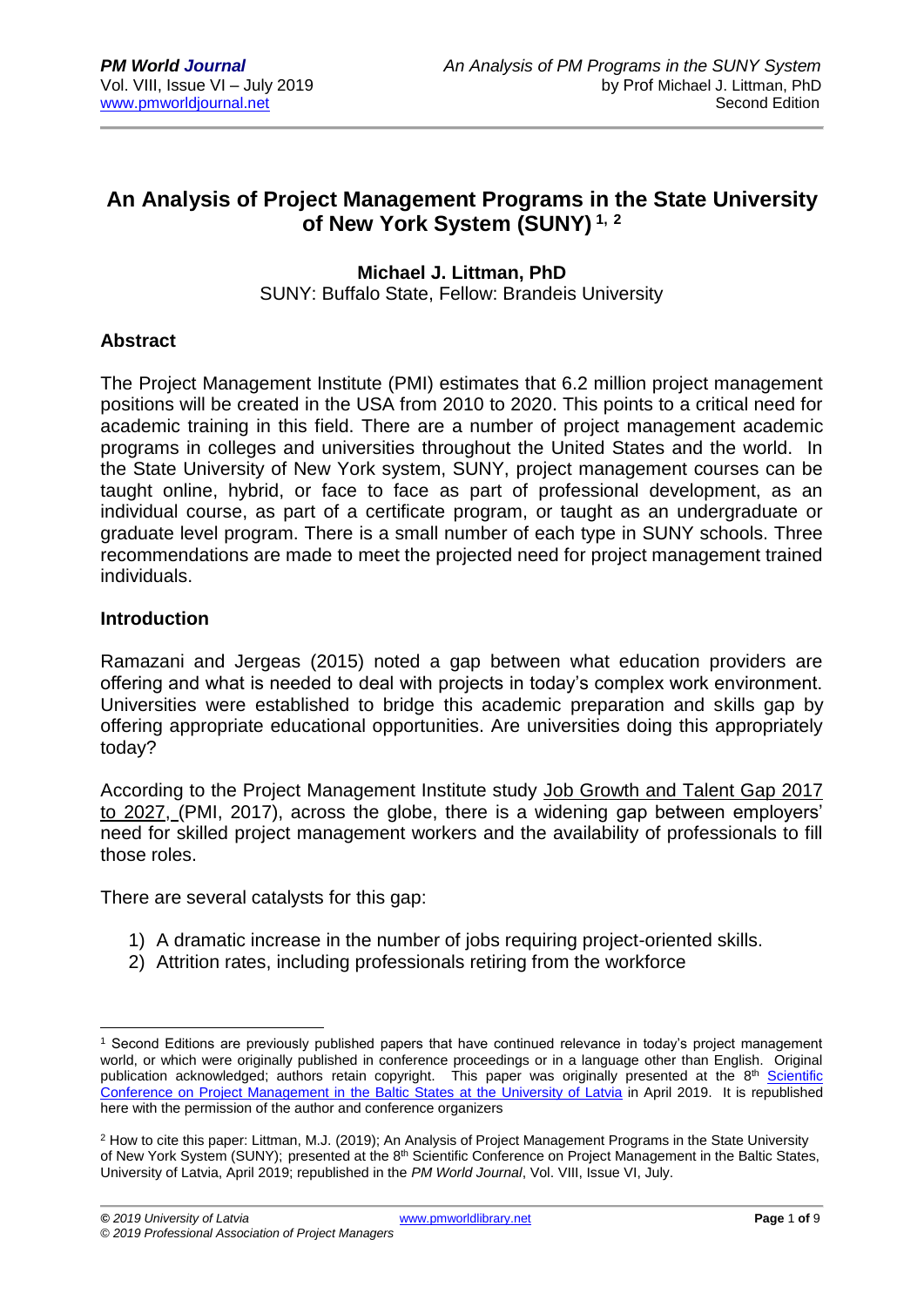3) A significant uptick in demand for project management talent, especially in rapidly developing economies such as China and India professionals. (PMI, 2017)

## **Purpose of the Study**

The purpose of this study was to review the academic programs available in project management across SUNY Schools to see if the universities and colleges curriculum provided sufficient courses and programs to meet the future growth needs for employees with project management skills and training.

#### **Growth in Project Management Jobs**

In today's global economy, jobs have become more project oriented, as the skills used in project management expands in a variety of industries such as healthcare, information technology, and professional services. An analysis shows that the healthcare sector in the United States has a 17% growth in project oriented jobs. Manufacturing and construction are still the leading sectors for openings in project management skill areas. (PMI, 2017)

More specifically, the Anderson Economic Group (AEG) and PMI analyzed projectoriented employment opportunities and found that in the United States between 2017 and 2027, there will be an increase of 2.1 million jobs or 213,974 new jobs per year. (PMI, 2017). It was noted that project managers contribute to a nation's productivity and there is a possibility of a \$22.5 billion GDP risk reduction in the US economy if project positions were not filled.

The PMI analysis of talent gap supports the issue that future demand for project managers is growing faster than demand for workers in other occupations. This leads to reviewing the opportunities, strategies, and pathways project managers can follow to be best prepared for successful employment in the field.

#### **Project Management Education and Training: Project Management Institute**

There are a number of opportunities for education and training in the area of project management. These opportunities could be through the Project Management Institute at the national, state, or local level. Many large cities in New York have chapters of PMI including Buffalo. Through specialized academic program of their own or those linked to SUNY, courses are available. The PMI states that Certified Project Management professional (PMP) may earn 20% more than those who are non-certified professionals, an added incentive.

There are educational opportunities through the Project Management Institute that provide the following training leading to the most appropriate professional certification:

**Project Management Professional** (PMP): The PMP is the gold standard of project management certification. The PMP validates competencies to perform in the role of a project manager leading and directing project and teams.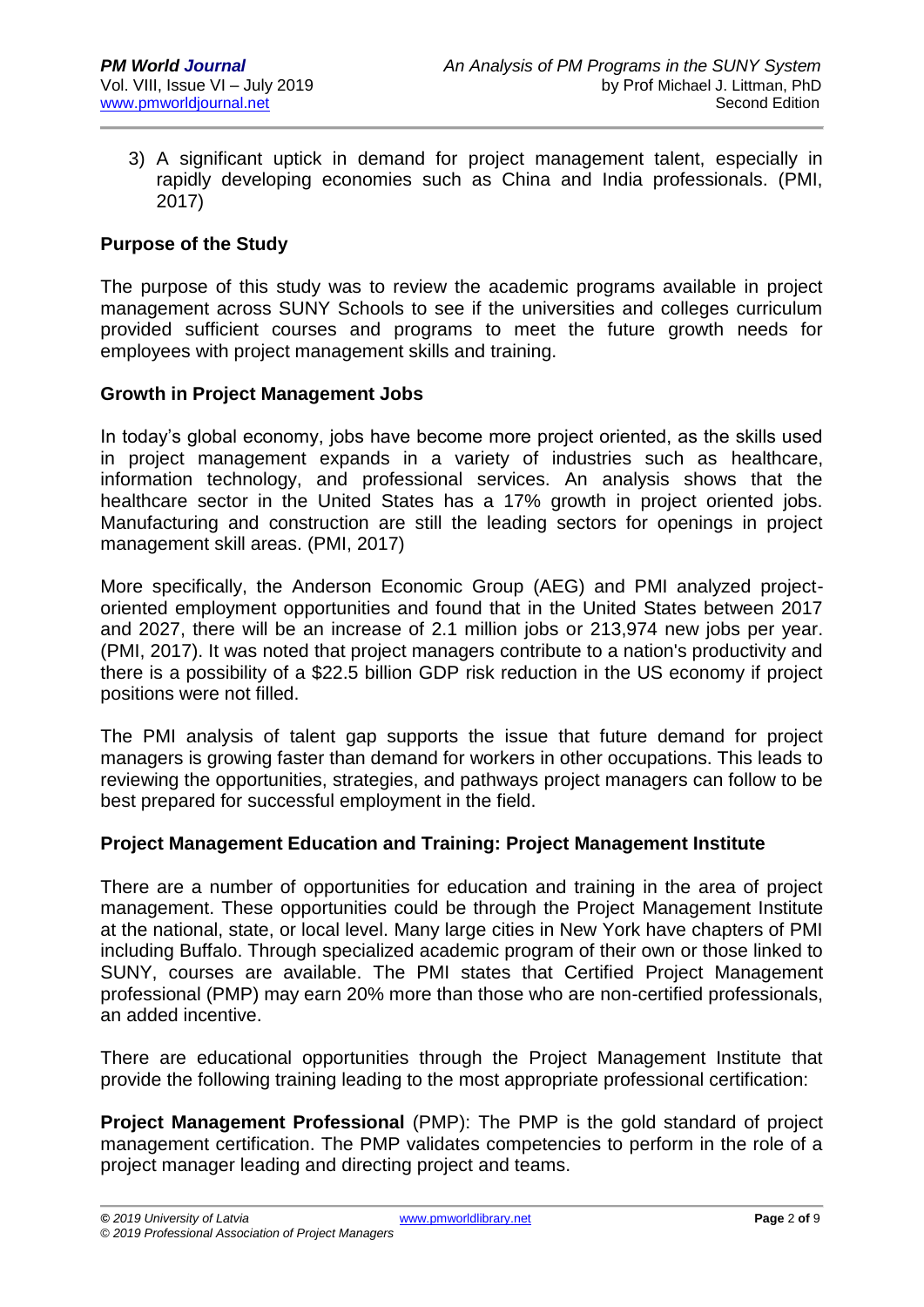**Certified Associate in Project Management** (CAPM) is not as in depth as PMP and covers industry basics like terminology and processes of effective project management.

**Program Management Professional** (PgMP) is for more complex projects. It is designed for those who manage multiple, complex projects to achieve strategic and organizational results.

**Portfolio Management Professional** (PfMP) recognizes the advanced experience and skills of portfolio managers. The PfMP demonstrates proven ability in the coordinated management of one or more portfolios to achieve organizational objectives.

**Professional in Business Analysis** (PMI-PBA) highlights expertise in business analysis. It spotlights the ability to work effectively with stakeholders to define their business requirements, shape the output of projects, and drive successful business outcomes.

**Agile Certified Practitioner** (PMI-ACP) is for those who apply agile principles and practices on projects.

**Risk Management Professional** (PMI-RMP) recognizes demonstrated knowledge and expertise in the specialized area of assessing and identifying project risks along with plans to mitigate threats and to capitalize on opportunities.

**Scheduling Professional** (PMI-SP) recognizes demonstrated knowledge and advanced experience in a specialized area of developing and maintaining project schedules.

## **Project Management Education and Training: Academic Programs**

There are a variety of opportunities for PMI training and possible certification available in academic settings. These include various delivery systems as well as different academic levels of professional development, of individual courses, of certifications, and of an undergraduate or graduate degree.

**Delivery Systems:** Academic content of project management can be taught in a faceto-face, hybrid, or online format. A face-to-face format is a typical academic structure with the students attending class while the instructor provides content material necessary to support student success. An online format allows a student to typically not attend a formal class and to complete their work through an Internet connection at their own pace and convenience. The hybrid format blends the two delivery systems so that some material is available online and some material is presented face-to-face.

**Academic Levels:** project management material and curriculum can be presented in a variety of ways, including as professional development, as individual courses, as a certification program, and as an undergraduate or as a graduate degree.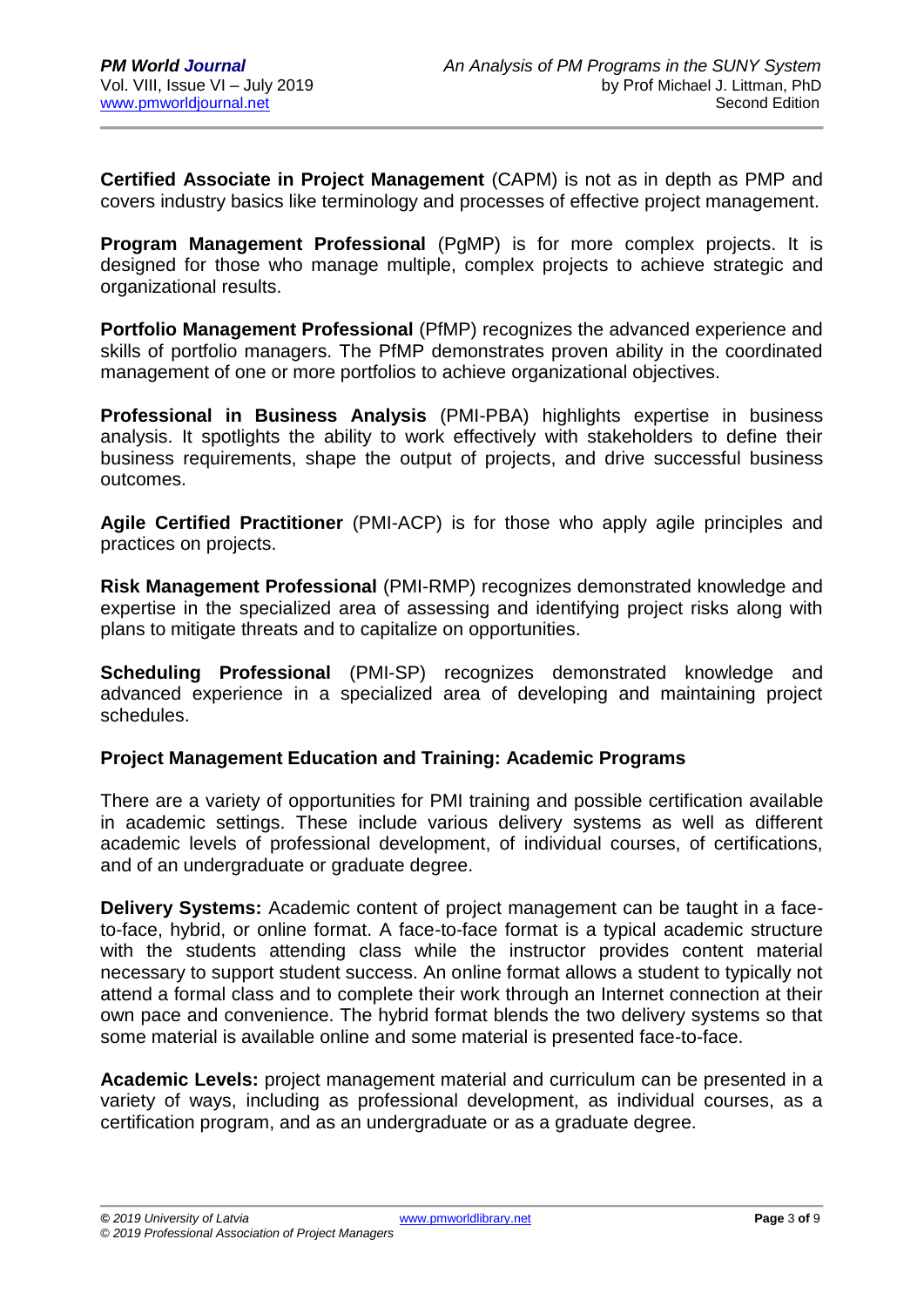Professional development would be short-term programs or classes as short as 2 to 3 hours or a longer time frame of study. Individual course would typically be a three credit, 15 week course encompassing 45 hours of in-class study. A certification program could be at the undergraduate or graduate level and typically includes 12 to 15 credit hours or 4 to 5 courses. A certificate is a completed earned credential to show professional competencies in a specific content area.

An undergraduate program would include the material to gain a degree in project management, engineering, or business area. A graduate program would be for those students who have completed their undergraduate program and would include additional academic course material to gain a graduate degree.

A strong education background is important and necessary for advanced skill development and success in project management. The main goal is to increase the individual's value to an organization and their success in project management. They would gain enhanced knowledge of the conception, monitoring and tracking project costs, budgets, and scheduling, managing project human, natural, and economic resources. Strong communications skills, ethics, and leadership are also key components of a project managers' success.

For success in project management, having the necessary knowledge and skills supports achievement. Software Advice, (2018) an online resource reviews and researches project management software and technology. In an analysis of 300 current job openings for project managers, it was found that nearly 50% of the total job listings investigated required a bachelor's degree. However, in the aerospace, healthcare and IT positions, 36% would accept equivalent experience to a bachelor's degree.

## **Project Management Academic Programs in SUNY**

New York is the fourth largest state by population size after California. Texas, and Florida. The State University of New York (SUNY) has 64 campuses and is public supported. There are 4 University Centers, 10 University Doctoral Institutes including 3 medical schools and a veterinarian school, 13 University Colleges, 7 Technical Colleges, and 30 Community Colleges. The 10 University Doctoral Institutes and 7 Technical Colleges were not included in this study.

The following is an analysis of project management in 47 SUNY campuses.

## **University Centers (4):**

A university center is a doctoral granting, research focused institution in SUNY.

Albany: None offered

Binghamton: Continuing Education in engineering.

Buffalo: Certification in Project Management offered as 12 week classes starting September 9, 2019. Civil Engineering course CIE 493: Project Management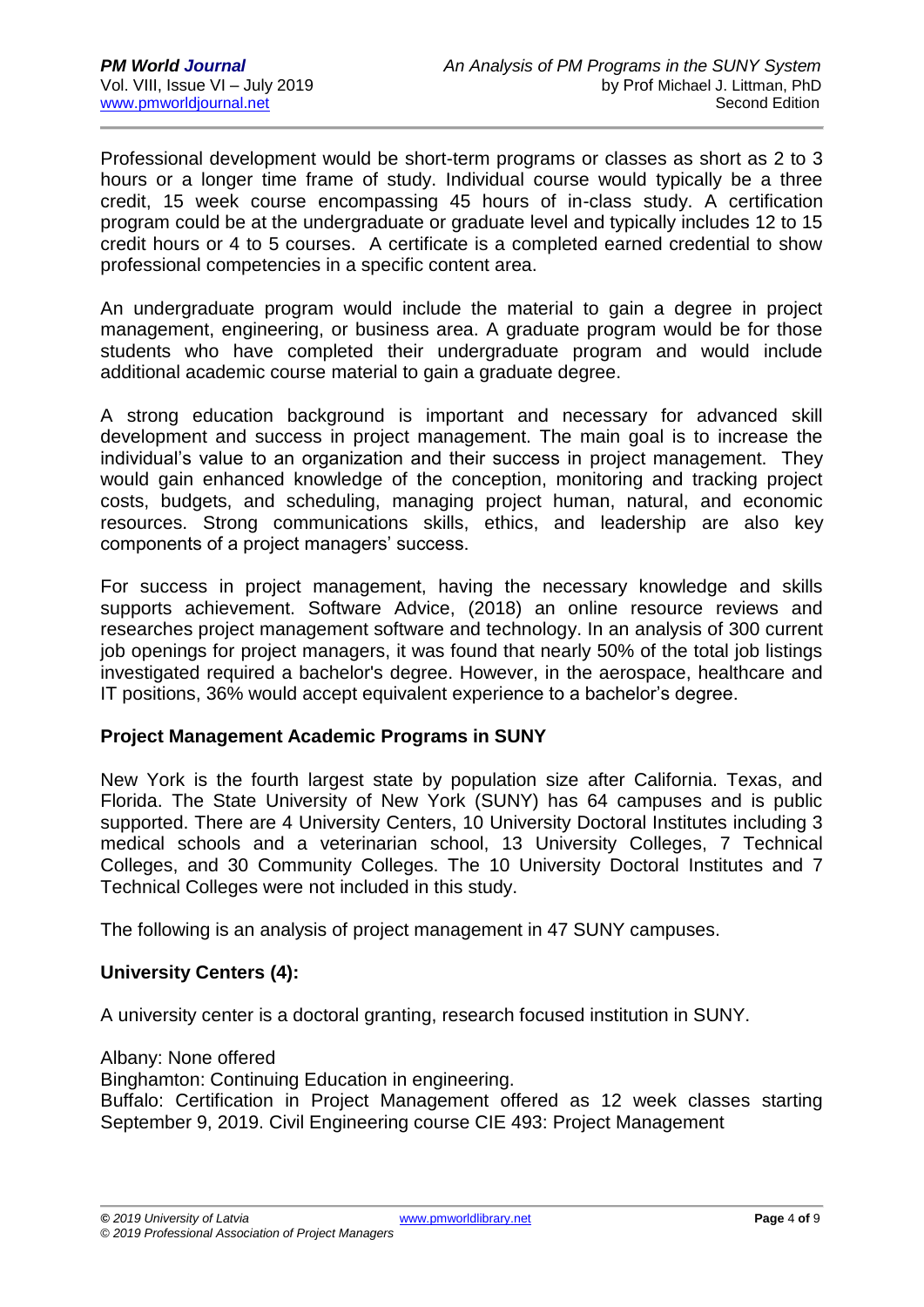Stoney Brook: Through the Center for Corporate Education, Project Management certification courses are offered. There are no undergraduate or graduate courses in project management offered.

Summary of Undergraduate/Graduate Project Management

Degree: None Courses: 1 Certification: 2 Continuing Education: 1 Universities at Buffalo and Stoney Brook offer project management certification.

## **University Colleges (13)**

A university college is a comprehensive institution in SUNY that provides bachelor and master degree programs. Beside a selected major each student receives a strong liberal arts background.

Brockport: CIS 427: Project Management (U) BUS 368 Project Management (U)

Buffalo State: PSM 601: Project Management in MS in Data Analytics (G)

Cortland: none offered (has no business program)

Empire State: Empire State College offers a Graduate Certification in Project Management that has been reviewed and approved by the Project Management Institute (PMI). It includes 12 credits in four, three credit hour courses. These four courses are Management Information Systems. Tools and Processes in Project Management, Managerial Perspectives in Project Management, and Strategies and Tactics in Project Management. The delivery system is 100% online.

SMT 273483: Project Management (U)

Fredonia: BUAD 463: Information Technology Project Management (U)

Geneseo: none offered

New Paltz: BUS 458: Introduction to Project Management (U) BUS 580 Project Management for MBA's (G)

Old Westbury: CS 7520: Project Management in MS in Data Analytics (G)

Oneonta: MGMT 365: Project Management (U)

Oswego: MBA 568: Project Management (G)

Plattsburgh: MIS 404: Information System Project Management (U) SCM 375: Project/Process Management (U)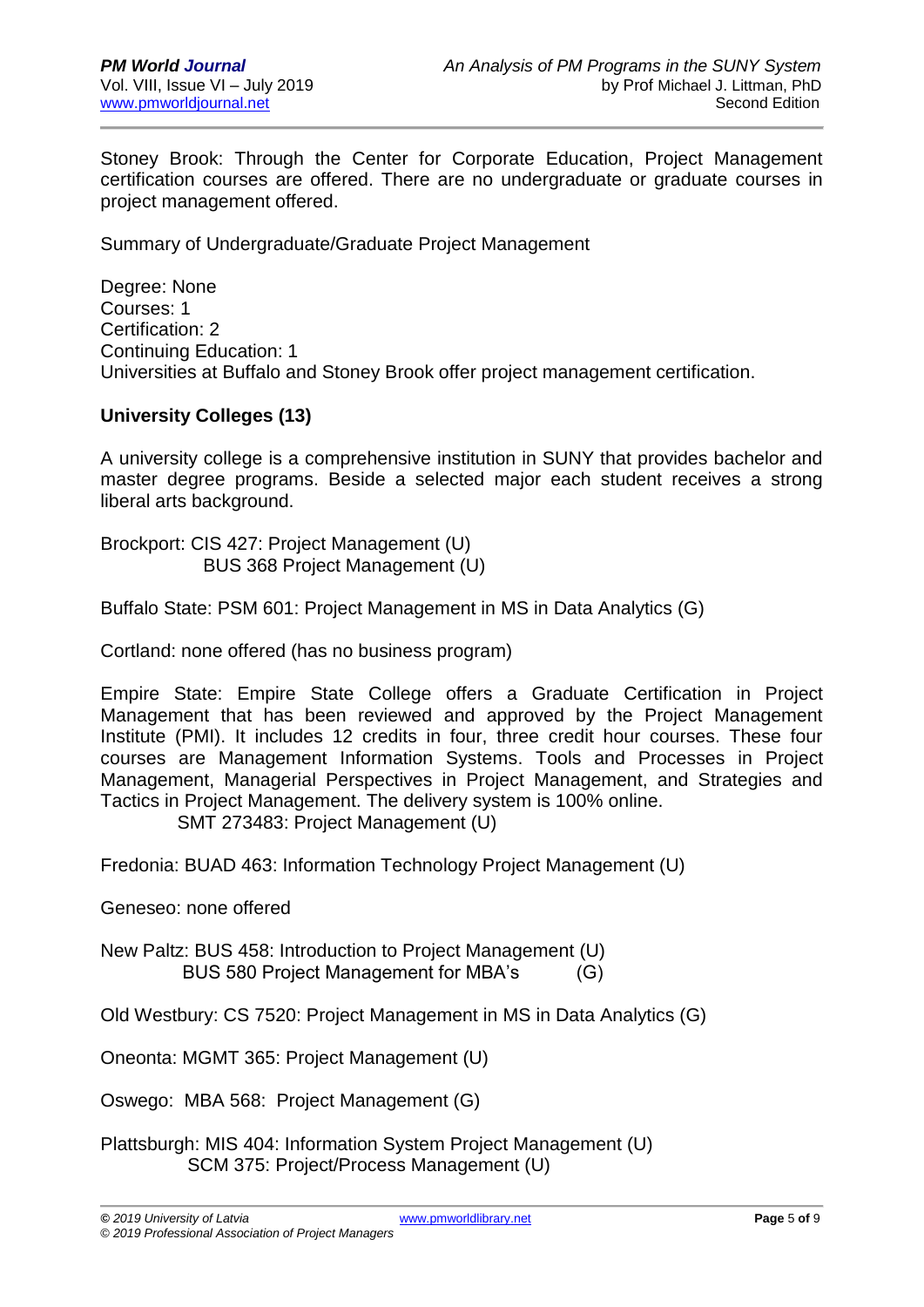Potsdam: MGMT 606: Project Management (G)

Purchase: Continuing Education 6-week course Project Management Applications

### **Summary of Undergraduate/Graduate Project Management:**

Degree: None Courses: 13: 4 graduate and 9 undergraduate courses Certification: 1 Continuing Education 1 Empire State offers a project management certification. Purchase offers project management through continuing education.

### **Community Colleges (30)**

The community colleges system was established as a 2 year typically publicly financed program and is sometimes called a junior college or technical college. The main focus of a community college is to provide specialized workforce employment and employee development as well as offering a 2 year Associate's Degree in a specialized academic or trade area.

The SUNY system has 30 community colleges to meet local education needs around the state.

There are four community colleges who offer a 3 credit course in project management. They are at Broome County Community College, (near Binghamton, Central New York) BIT 265: Project Management; Erie Community College (Buffalo, Western New York) BM 217 Project Management; Genesee Community College (Batavia, Western New York) BU 221: Introduction to Project Management; and Rockland Community College (Ramapo, downstate) OFT 107: Project Management.

Several community colleges including Corning, Onondaga, Tompkins/Cortland, Ulster, and Westchester offer a 35 hour project management program with preparation for the PMP exam. Ulster and Westchester offer their programs online.

Other community colleges including Adirondacks, Jefferson, Niagara, and Sullivan offer project management programs as needed. Some community colleges offer no project management programs.

#### **Summary of Undergraduate Project Management at Community Colleges:**

Degree: None Courses: 4: 4 associate level Certification: 0 Continuing Education 6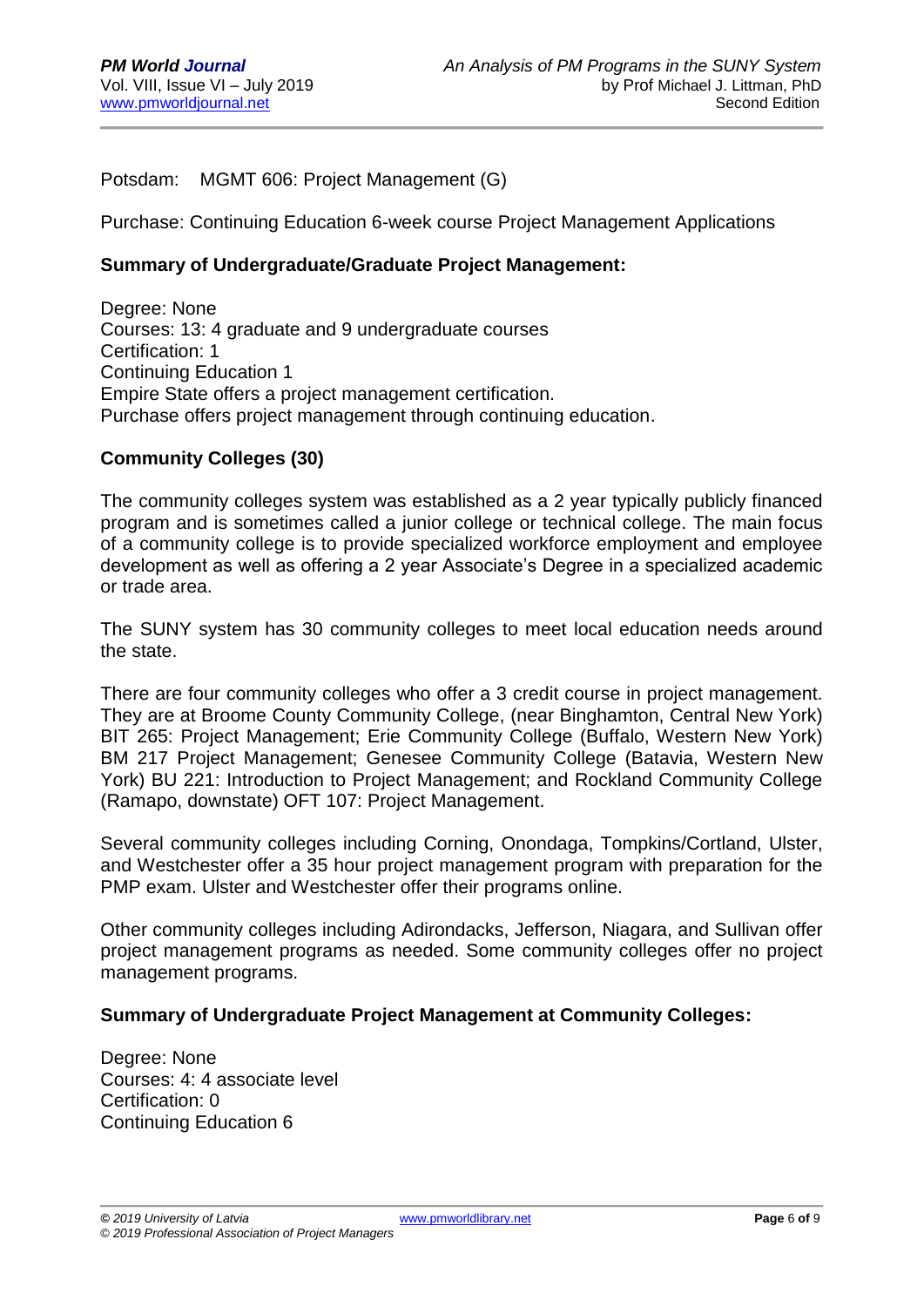## **Analysis of SUNY Project Management Data**

Summary of Undergraduate/Graduate Project Management: Degree: None Courses: 18 available: 4 graduate, 10 bachelor, and 4 associate degree undergraduate courses Certification: 3 offered: 1 graduate, 2 undergraduate Continuing Education: 8 programs: 2 at university centers or colleges, and 6 at

community colleges

According to the above information, SUNY does not offer any graduate, undergraduate, or associate degrees in project management. There are 18 project management courses taught. Four are at the graduate level, ten are taught at the bachelor degree level, and four are taught at the associate degree level.

There are three certification programs in project management, one graduate and two undergraduate. Eight continuing education programs are offered tied into a non-credit course situation. Two were at university centers or colleges with the remaining six programs at community colleges. Since community colleges focus more on workforce development it seems appropriate for many of these programs to be provided locally, close to students.

### **Conclusions**

SUNY offers a small mix of online and face-to-face courses at various levels in project management. In a large state like New York, it seems that the number of opportunities to teach project management would be higher than those found. The options available for project management education in SUNY appears to be insufficient to meet the demand of the potential project management labor market.

#### **Recommendations**

1) Increase the offering of project management programs by establishing an undergraduate degree in Project Management through Empire State College or Open SUNY. Since Empire State has more than 30 locations across the state and Open SUNY is online, both can be used to establish a stronger Project Management academic presence in SUNY.

2) Add more individual project management course at the university centers and at the university colleges to allow students in business, in engineering, in the health sciences, and in technology to strengthen their skills and preparation for future positions.

3) Support community college specialized programs in project management to enhance workforce development and employee development.

4) Work more closely with Project Management Institute to ensure a supply of educated, well prepared project management professionals.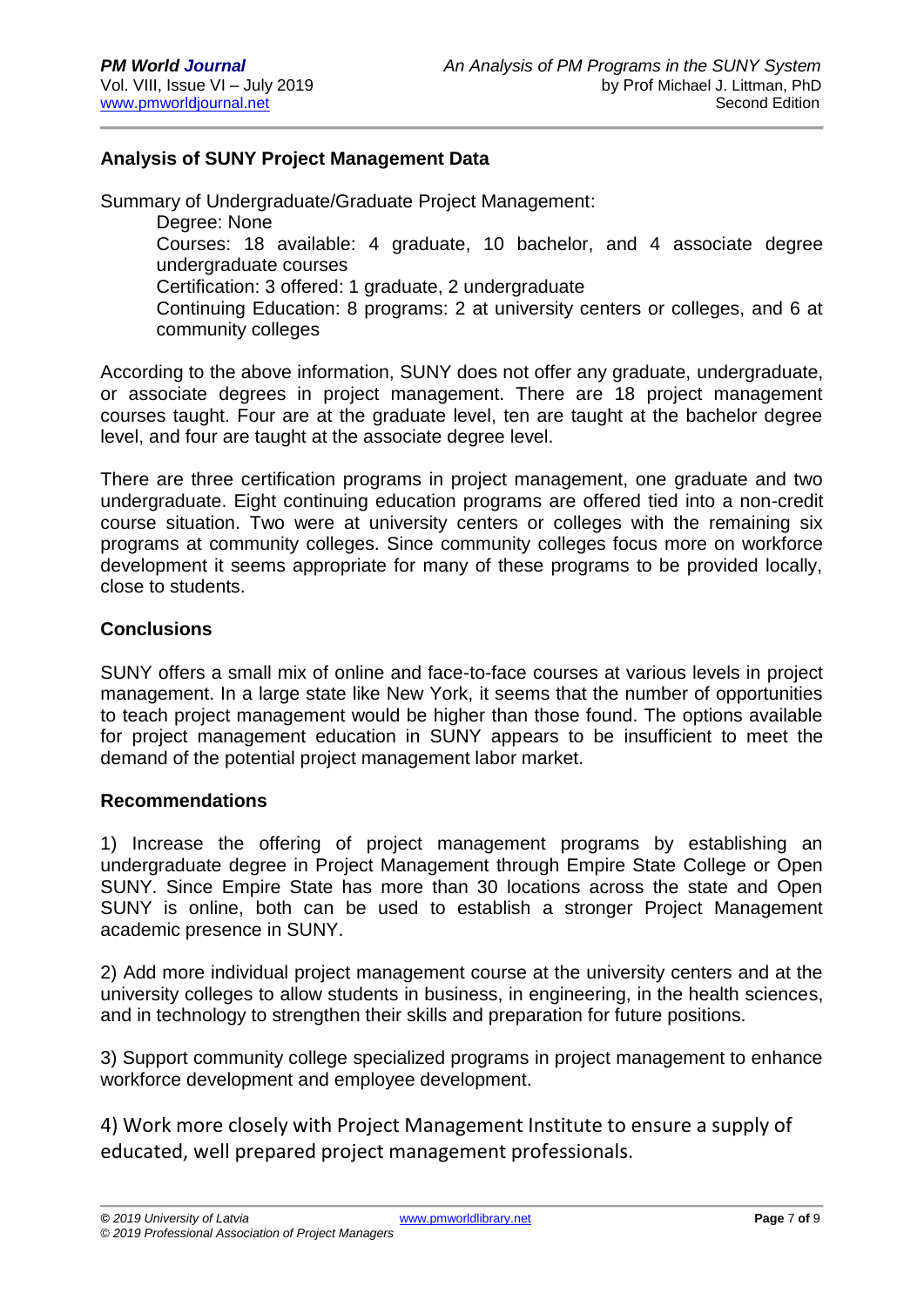## **References**

- Project Management Institute (2017). Project Management Job Growth and Talent Gap 2017-2027.
- Ramazani J. and G. Jergeas (Jan. 2015) Project managers and the journey from good to great: the benefits of investing in project management training and education. International Journal of Project Management V33, Issue 1 p.41-52
- Software Advice as quoted in 4-20-2018 Project Management Career Outlook everbluetraing.com.

SUNY: 2019 information from [www.suny.edu.](http://www.suny.edu/)